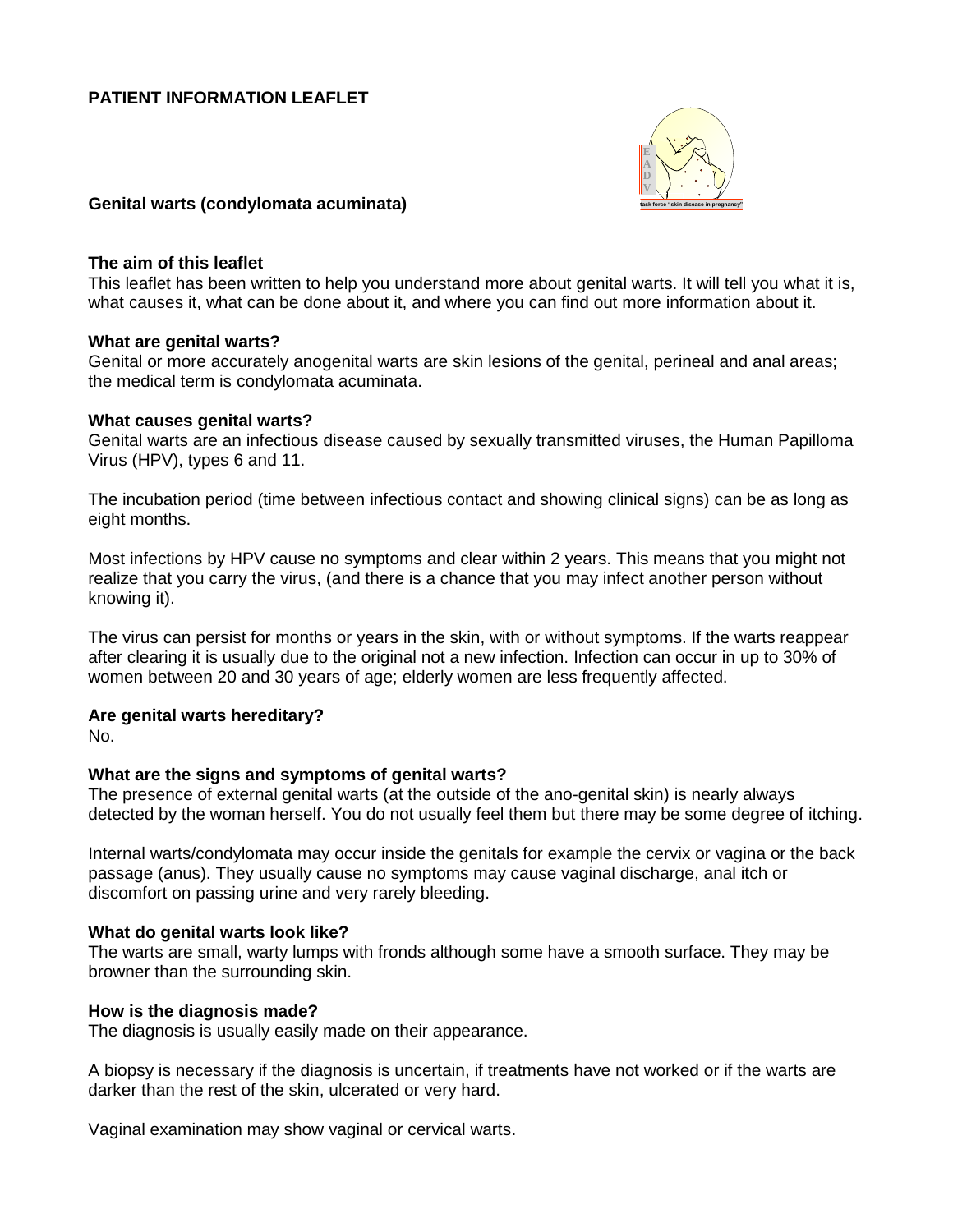## **Natural course of genital warts**

The natural clinical course is variable; it depends on the individual's immune system. In pregnancy the mother's immune system is altered, so warts can be more of a problem. They may resolve spontaneously; however, they may also re-appear after clearing.

### **Can genital warts be cured?**

Yes, but it is very difficult to know if the virus has been eradicated. Persistent or recurrent lesions often require repetitive treatments; recurrences may occur even months or years later.

Warts/Condylomata are very contagious. The use of condoms is the only way to prevent sexual transmission, but this does not offer complete protection. The risk of transmission is increased by a high number of sexual partners.

### **Complications**

Large warty lesions may be seen in pregnant women . They can cause pain, may become infected, may bleed and may interfere with passing urine, intercourse and having your bowels open. Cervical screening should also be done as sometimes there may be an infection with wart types that can cause cancer

## **How can genital warts be treated during pregnancy?**

The choice of the therapy is dependent on the type, the extent and the location of the warts. Treatment should be started as soon as possible. However, in the last eight weeks of pregnancy methods that destroy the warts and harm the skin should be avoided over large areas so there is no damage to the skin before delivery.

Localized lesions can be treated with freezing (cryotherapy), electro surgery or with trichloracetic acid TCA (Trichloroacetic acid, 33% to 50%) which is a liquid that "burns" or "peels" the warts away. TCA can be applied to the lesions with a cotton tip by a physician once every 2 to 3 weeks or once a week respectively.

Some treatments must not be used in pregnancy, these are Podophylotoxin which is harmful to the baby Imiquimod has been used in pregnancy without observed adverse effects but is not licensed for use in pregnancy.

After delivery, the woman's immunity increases and warts often clear themselves..

# **What can I do?**

Condylomata acuminate are highly contagious and clearing is uncertain. Disease progression can lead to extensive lesions, therefore, treatment is recommended!

# **How will condylomata acuminata affect the baby?**

The baby is not affected by the condylomata.

Maternal antibodies against the HPV are transmitted to the baby and may protection it so the chance of the baby to catching HPV from the mother during delivery is very low. The only rare serious complication is "juvenile laryngeal papillomatosis" (numerous warty papules on the vocal cords). The period of delivery should be as short as possible with the use of vaginal antiseptics; caesarean section is not justified because it does not prevent the risk of viral transmission completely.

### **Investigation of the male partner and his treatment**

Similar diagnostic and treatment options are available for men and women. Male partners with genital warts are referred to a dermatologist, a urologist or a GU physician.